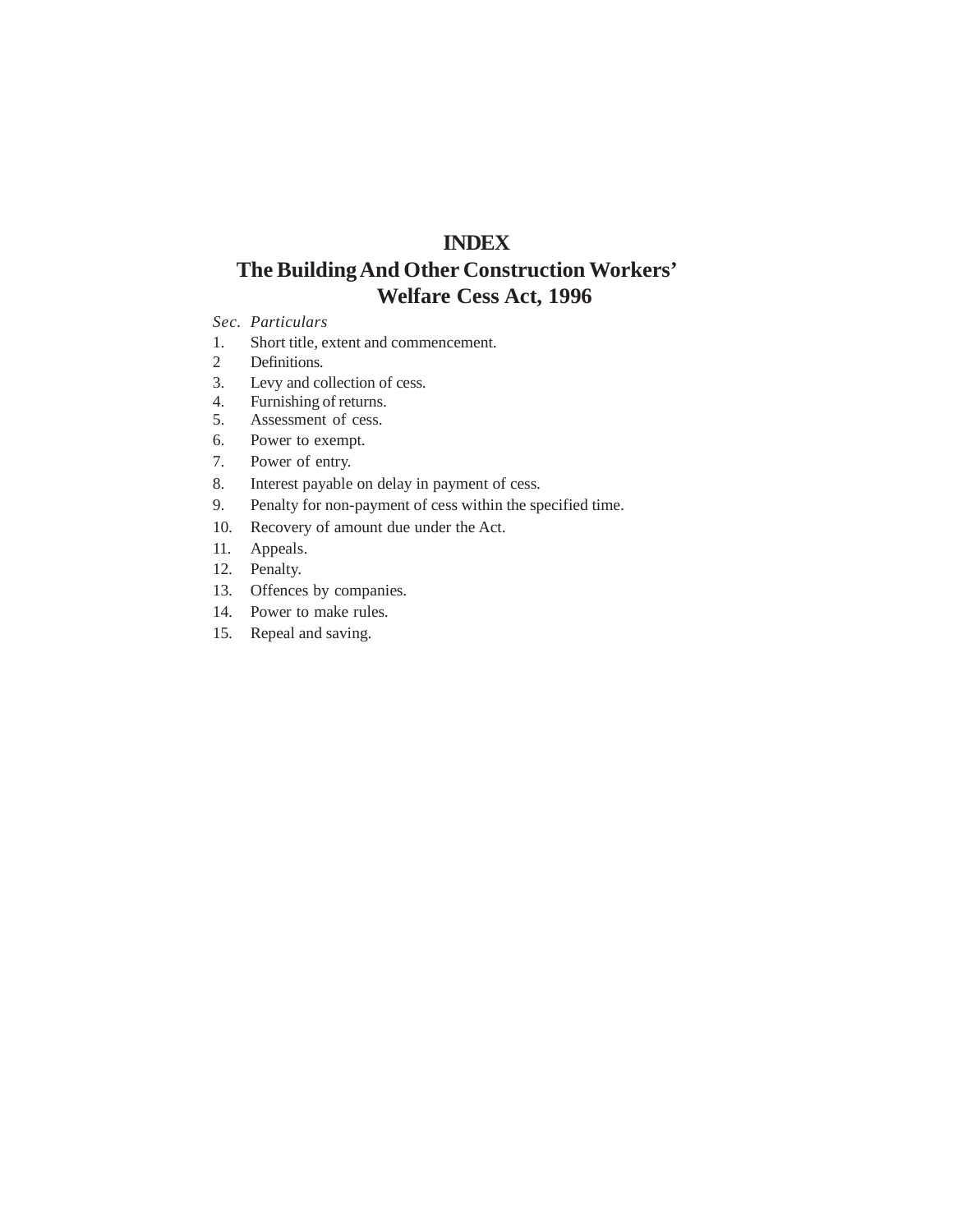## **THE BUILDING AND OTHER CONSTRUCTION WORKERS' WELFARE CESS ACT, 1996**

(Act No. 28 of 1996)

[19th August, 1996]

### **An Act**

*to provide for the levy and collection of a cess on the cost of construction incurred by employers with a view to augmenting the resources of the Building and Other Construction Workers' Welfare Boards constituted under the Building and Other Construction Workers (Regulation of Employment and Conditions of Service) Act, 1996.*

BE it enacted by Parliament in the Forty-seventh Year of the Republic of India as follows:—

**1.** Short title, extent and commencement.—(1) This Act may be called the Building and Other Construction Workers' Welfare Cess Act, 1996.

- (2) It extends to the whole of India.
- (3) It shall be deemed to have come into force on the 3rd day of November, 1995.
- **2 Definitions.**—In this Act, unless the context otherwise requires,—
	- (a) "**Board**" means a Building and Other Construction Workers' Welfare Board constituted by a State Government under sub-section (1) of section 18 of the Building and Other Construction Workers (Regulation of Employment and Conditions of Service) Act, 1996;
	- (b) "**Fund**" means the Building and Other Construction Workers' Welfare Fund constituted by a Board;
	- (c) "**prescribed**" means prescribed by rules made under this Act;
	- (d) words and expressions used herein but not defined and defined in the Building and Other Construction Workers (Regulation of Employment and Conditions of Service) Act, 1996 shall have the meanings respectively assigned to them in that Act.

**3.** Levy and collection of cess.—(1) There shall be levied and collected a cess for the purposes of the Building and Other Construction Workers (Regulation of Employment and Conditions of Service) Act, 1996, at such rate not exceeding two per cent, but not less than one per cent, of the cost of construction incurred by an employer, as the Central Government may, by notification in the Official Gazette, from time to time specify.

(2) The cess levied under sub-section (1) shall be collected from every employer in such manner and at such time, including deduction at source in relation to a building or other construction work of a Government or of a public sector undertaking or advance collection through a local authority where an approval of such building or other construction work by such local authority is required, as may be prescribed.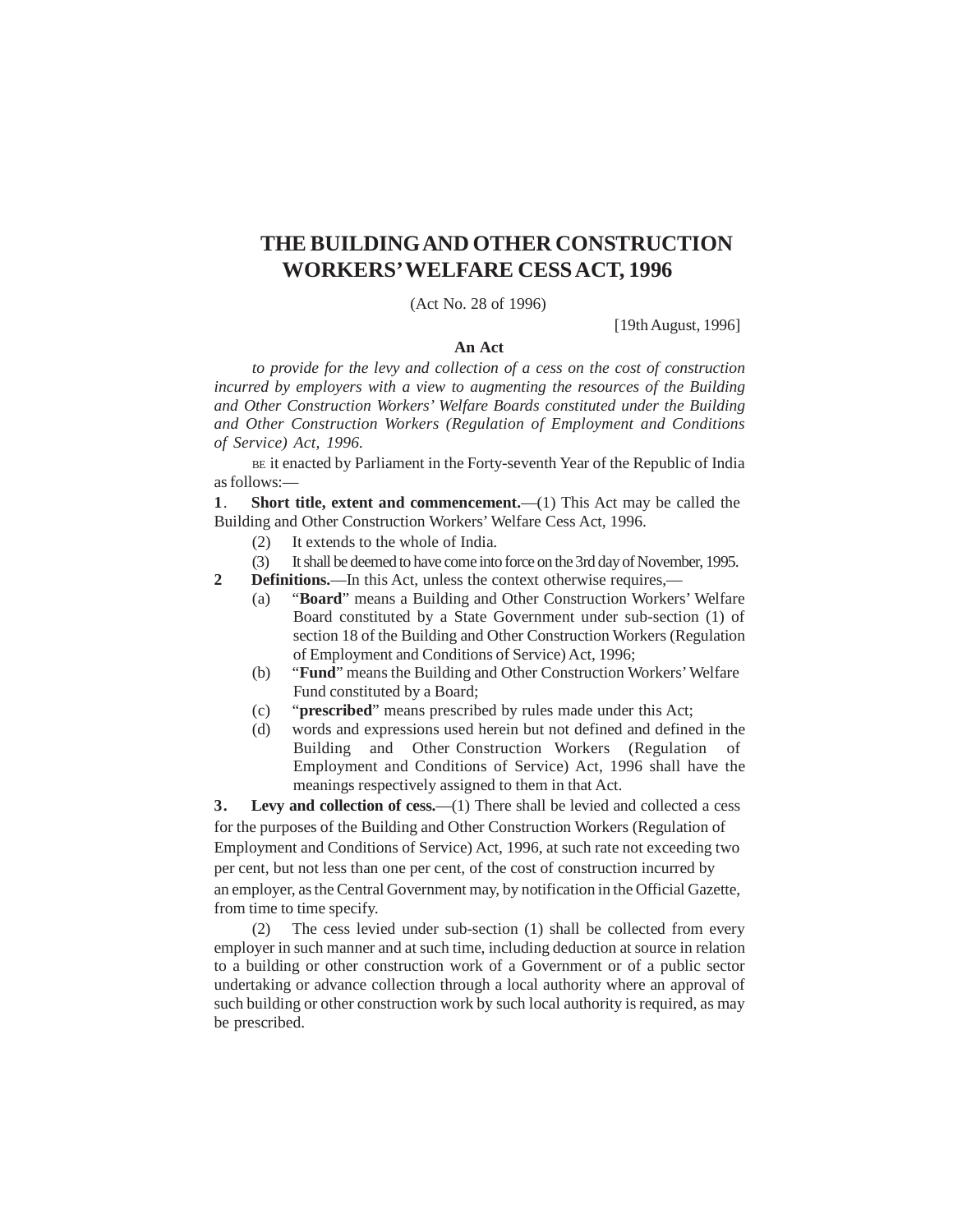(3) The proceeds of the cess collected under sub-section (2) shall be paid by the local authority or the State Government collecting the cess to the Board after deducting the cost of collection of such cess not exceeding one per cent, of the amount collected.

(4) Notwithstanding anything contained in sub-section (1) or sub-section (2), the cess leviable under this Act including payment of such cess in advance may, subject to final assessment to be made, be collected at a uniform rate or rates as may be prescribed on the basis of the quantum of the building or other construction work involved.

#### **COMMENTS**

*For the purposes of the Building and Other Construction Workers (Regulation of Employment and Conditions of Service) Act, 1996 (27 of 1996), a cess at the rate of one per cent, of the cost of construction incurred by the employer is to be levied and collected, vide S.O. 2899, dated 26th September, 1996.*

**4 . Furnishing of returns.**—(1) Every employer shall furnish such return to such officer or authority, in such manner and at such time as may be prescribed. (2) If any person carrying on the building or other construction work, liable to pay the cess under section 3, fails to furnish any return under sub-section (1), the officer or the authority shall give a notice requiring such person to furnish such return before such date as may be specified in the notice.

#### **COMMENTS**

*Every employer who is carrying on the building or other construction work is to furnish a return to an officer or authority prescribed by the Government. If any employer fails to furnish such return the officer or the authority shall give notice requiring such employer to furnish such return before the specified date.*

**5.** Assessment of cess.—(1) The officer or authority to whom or to which the return has been furnished under section 4 shall, after making or causing to be made such inquiry as he or it thinks fit and after satisfying himself or itself that the particulars stated in the return are correct, by order, assess the amount of cess payable by the employer.

(2) If the return has not been furnished to the officer or authority under subsection (2) of section 4, he or it shall, after making or causing to be made such inquiry as he or it thinks fit, by order, assess the amount of cess payable by the employer.

(3) An order of assessment made under sub-section (1) or sub-section (2) shall specify the date within which the cess shall be paid by the employer.

**6 . Power to exempt.**—Notwithstanding anything contained in this Act, the Central Government may, by notification in the Official Gazette, exempt any employer or class of employers in a State from the payment of cess payable under this Act where such cess is already levied and payable under any corresponding law in force in that State.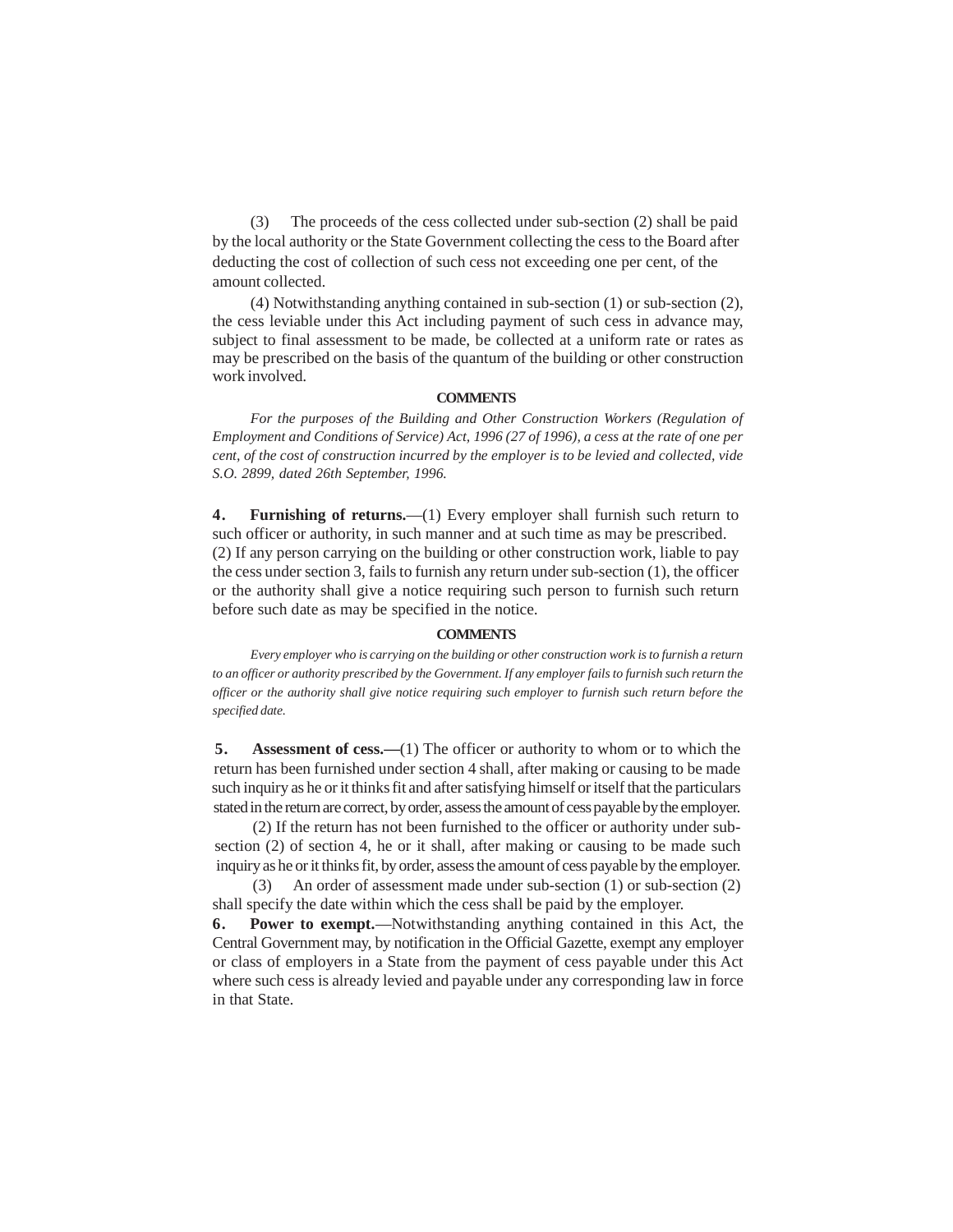*The Building and other construction workers' Welfare Cess Act, 1996* 

**7 . Power of entry.**—Any officer or authority of the State Government specially empowered in this behalf by that Government may—

- (a) with such assistance, if any, as he or it may think fit, enter at any reasonable time any place where he or it considers it necessary to enter for carrying out the purposes of this Act including verification of the correctness of any particulars furnished by any employer under section 4;
- (b) do within such place anything necessary for the proper discharge of his or its duties under this Act; and
- (c) exercise such other powers as may be prescribed.

**8 . Interest payable on delay in payment of cess.**—If any employer fails to pay any amount of cess payable under section 3 within the time specified in the order of assessment, such employer shall be liable to pay interest on the amount to be paid at the rate of two per cent, for every month or part of a month comprised in the period from the date on which such payment is due till such amount is actually paid.

### **COMMENTS**

Failure to pay any amount of cess within the specified time entails payment of *interest on the amount to be paid at the rate of two per cent, for every month or a part of a month comprised in the period from the date on which such payment is due till such amount is actually paid*

**9 . Penalty for non-payment of cess within the specified time.—If** any amount of cess payable by any employer under section 3 is not paid within the date specified in the order of assessment made under section 5, it shall be deemed to be in arrears and the authority prescribed in this behalf may, after making such inquiry as it deems fit, impose on such employer a penalty not exceeding the amount of cess: *Provided that, before imposing any such penalty, such employer shall be given a reasonable opportunity of being heard and if after such hearing the said authority is satisfied that the default was for any good and sufficient reason, no penalty shall be imposed under this section.*

#### **COMMENTS**

*Failure to pay the payable amount of cess within the specified date shall be deemed to be in arrears and the prescribed authority can impose a penalty not exceeding the amount of cess. But before imposing any penalty the employer shall be given a reasonable opportunity of being heard.*

**10. Recovery of amount due under the Act.**—Any amount due under this Act (including any interest or penalty) from an employer may be recovered in the same manner as an arrear of land revenue.

#### **COMMENTS**

*Any amount due under the Act is to be recovered as an arrear of land revenue.*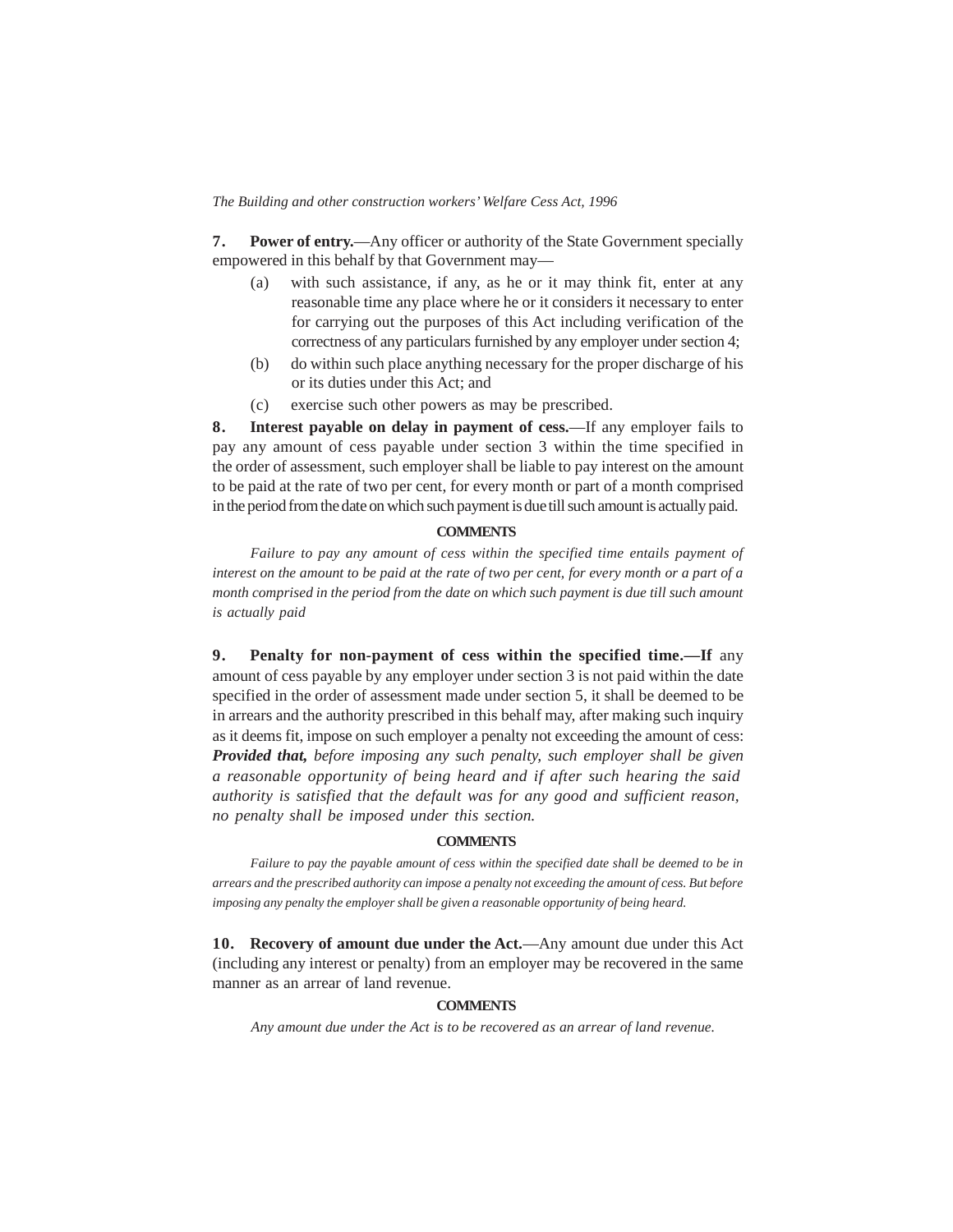**11. Appeals.**—(1)Any employer aggrieved by any order of assessment made under section 5 or by an order imposing penalty made under section 9 may, within such time as may be prescribed, appeal to such appellate authority in such form and in such manner as may be prescribed.

(2) Every appeal preferred under sub-section (1) shall be accompanied by such fees as may be prescribed.

(3) After the receipt of any appeal under sub-section (1), the appellate authority shall, after giving the appellant an opportunity of being heard in the matter, dispose of the appeal as expeditiously as possible.

(4) Every order passed in appeal under this section shall be final and shall not be called in question in any court of law.

**12. Penalty.**—(1) Whoever, being under an obligation to furnish a return under this Act, furnishes any return knowingly, or having reason to believe, the same to be false shall be punishable with imprisonment which may extend to six months, or with fine which may extend to one thousand rupees, or with both.

(2) Whoever, being liable to pay cess under this Act, wilfully or intentionally evades or attempts to evade the payment of such cess shall be punishable with imprisonment which may extend to six months, or with fine, or with both. No court shall take cognizance of an offence punishable under this section save on a complaint made by or under the authority of the Central Government.

13. Offences by companies.—(1) Where an offence under this Act has been committed by a company, every person who, at the time the offence was committed, was in charge of, and was responsible to, the company for the conduct of the business of the company, as well as the company, shall be deemed to be guilty of the offence and shall be liable to be proceeded against and punished accordingly:

*Provided that nothing contained in this sub-section shall render any such person*  liable to any punishment if he proves that the offence was committed without *his knowledge or that he had exercised all due diligence to prevent the commission of such offence.*

(2) Notwithstanding anything contained in sub-section (1), where an offence under this Act has been committed with the consent or connivance of, or is attributable to any neglect on the part of, any director, manager, secretary or other officer of the company, such director, manager, secretary or other officer shall also be deemed to be guilty of that offence and shall be liable to be proceeded against and punished accordingly.

*Explanation.***—**For the purposes of this section,—

- (a) **"company"** means any body corporate and includes a firm or other association of individuals; and
- (b) **"director"**, in relation to a firm, means a partner in the firm.

14. Power to make rules.—(1) The Central Government may, by notification in the Official Gazette, make rules for carrying out the provisions of this Act.